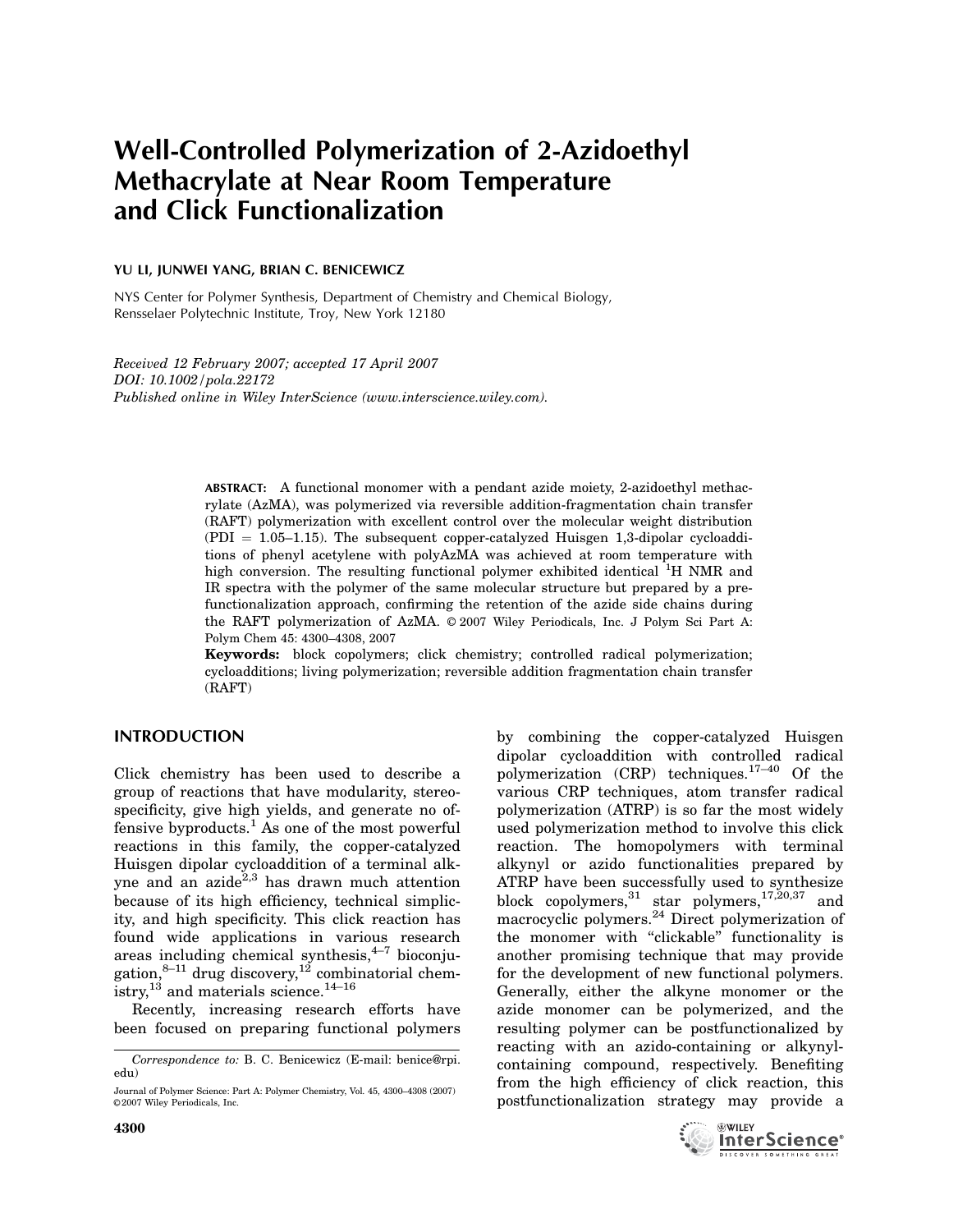versatile route to design novel functional polymers by incorporating functionality that is incompatible with the polymerization conditions.<sup>30,38</sup> For the CRP of an alkyne monomer, usually a protecting-deprotecting process is necessary to achieve a well controlled polymer structure.<sup>23</sup> As an alternate approach, direct controlled polymerization of the azide monomer is difficult because the azido group is often unstable under conditions normally used for radical polymerizations. Sumerlin et al. reported the polymerization of 3-azidopropyl methacrylate by ATRP and observed that the molecular weight distributions  $(M_w/M_n = 1.3-1.5)$  were broader than typical for ATRP.38

As a relatively newer CRP technique, reversible addition-fragmentation chain transfer (RAFT) polymerization has also been successfully applied to the controlled polymerization of various monomers under a wide range of conditions to prepare polymer materials with predetermined molecular weights, narrow polydispersities, and advanced architectures.41,42 The RAFT technique is performed under mild conditions, is applicable to a wide range of monomers, and does not require a catalyst. Recently, a few reports have demonstrated the capability of using this versatile RAFT technique to prepare functional polymers with clickable acetylene functionalities.<sup>39,40</sup> In this paper, we report the direct homopolymerization of AzMA at near room temperature RAFT polymerization conditions. Click functionalization of the resulting azido-containing polymer was demonstrated by reacting with phenyl acetylene.

## EXPERIMENTAL

#### Materials

Unless otherwise specified, all chemicals were purchased from Acros and used as received. Tetrahydrofuran (THF) was dried over  $CaH<sub>2</sub>$  overnight and distilled before use. a-Cyanobenzyl dithionaphthalate (CBDN) was prepared according to the literature.<sup>43</sup> 2,2'-Azoisobutyronitrile (AIBN) was used after recrystallization in ethanol. 2,2'-Azobis (4-methoxy-2,4-dimethyl valeronitrile) (V-70) was purchased from Wako and used as received. Styrene was passed through a neutral alumina column to remove the inhibitor before use.

Journal of Polymer Science: Part A: Polymer Chemistry DOI 10.1002/pola

#### Instrumentation

NMR spectra were recorded on a Varian 500 spectrometer using  $CDCl<sub>3</sub>$  and deuterated DMSO as solvents. FTIR spectra were recorded using a BioRad Excalibur FTS3000. Molecular weights and molecular weight distributions were determined using a Waters gel-permeation chromatograph equipped with a 515 HPLC pump, 2410 refractive index detector, three Styragel columns (HR1, HR3, HR4 in the effective molecular weight range of 100–5000, 500– 30,000, and 5000–500,000, respectively) with THF as eluent at 30  $\degree$ C and a flow rate of 1.0 mL/min. The GPC system was calibrated with poly(methyl methacrylate) standards obtained from Polymer Labs. Elemental analyses were conducted by Midwest Microlab (Indianapolis, IN). Copper analysis was conducted by ACS Labs (Houston, TX).

## Synthesis of 2-Azidoethanol

2-Azidoethanol was prepared by a modification of the method of Hooper et al.<sup>44</sup> To a 250 mL round bottom flask was added 2-bromoethanol (37.5 g, 0.3 mol) and sodium azide (32.5 g, 0.5 mol) in 100 mL of water. The mixture was stirred at 80  $\degree$ C for 8 h and then cooled to room temperature. The solution was extracted with ether  $(3 \times 100 \text{ mL})$ , dried with sodium sulfate overnight, and filtered. After the removal of the solvent under vacuum, 2-azidoethanol was obtained as a colorless liquid  $(90\% \text{ yield})$ . <sup>1</sup>H NMR (500 MHz, CDCl<sub>3</sub>):  $\delta$  (ppm) 3.43 (t, 2H,  $CH_2N_3$ ), 3.77 (t, 2H,  $CH_2O$ ). IR (NaCl disc): 3370 cm<sup>-1</sup> (broad, O-H) and 2100 cm<sup>-1</sup> (N<sub>3</sub>).

Caution: special care should be taken to minimize the possible explosion in the preparation and handling of the azide compound.

### Synthesis of AzMA

To a 250 mL round bottom flask, a solution of 2 azidoethanol (3.915 g, 45 mmol), methacrylic acid (3.44 g, 40 mmol), and 4-dimethylaminopyridine (DMAP) (1.65 g, 13.5 mmol) in 80 mL of methylene chloride was cooled to  $0^{\circ}$ C. Dicyclohexylcarbodiimide (DCC) (9.28 g, 45 mmol) was dissolved in 30 mL methylene chloride and added slowly to the solution. The resulting mixture was warmed to room temperature and stirred overnight. The precipitate was removed by filtration. After removal of solvent and silica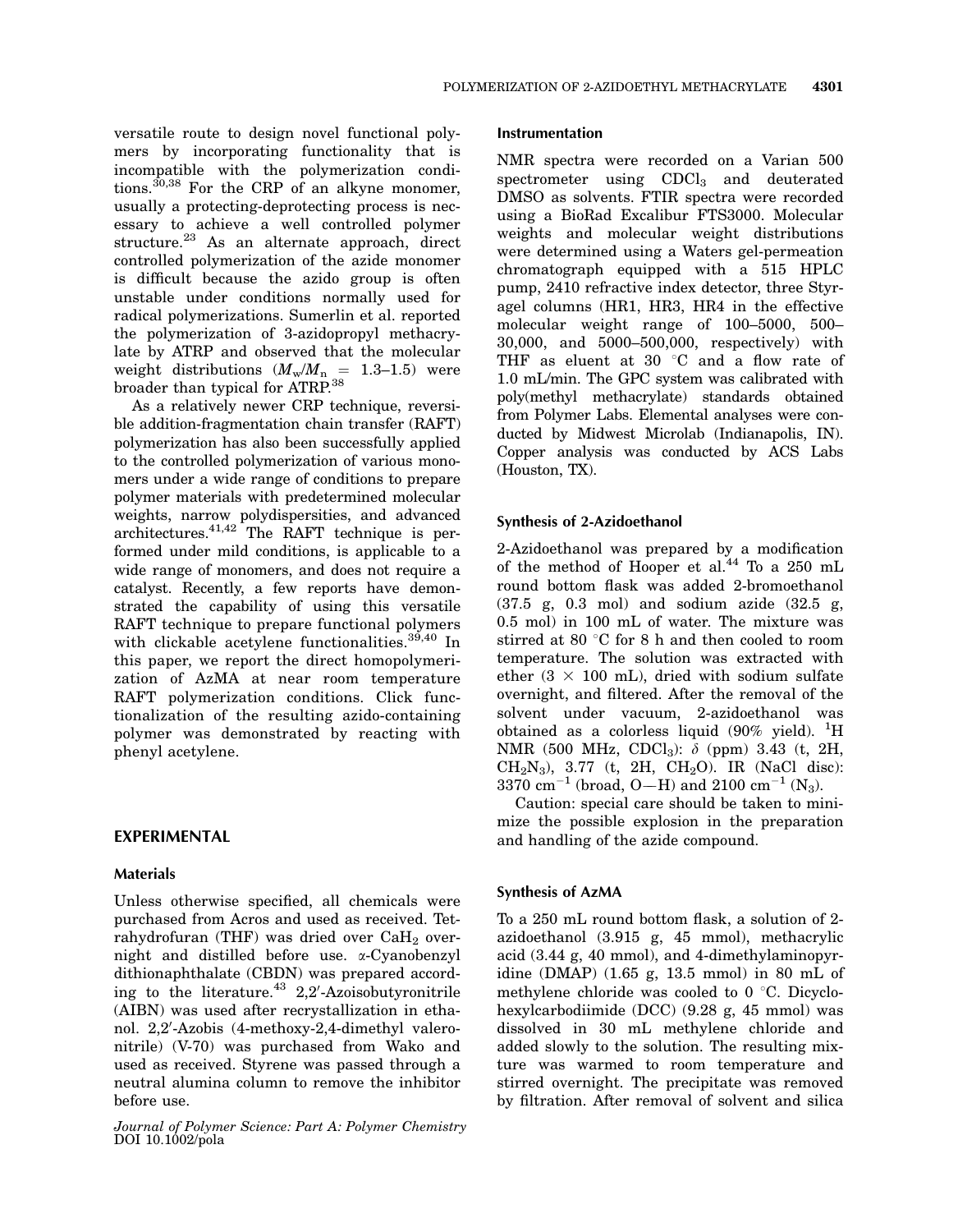gel column chromatography (9:1 mixture of hexane and ethyl acetate), the product was obtained as a colorless liquid (70% yield). <sup>1</sup>H NMR (500 MHz, CDCl<sub>3</sub>):  $\delta$  (ppm) 1.95 (s, 3H, CH<sub>3</sub>C), 3.50 (t, 2H, CH2N3), 4.29 (t, 2H, CH2O), 5.62 (s, 1H,  $=$ CH), 6.15 (s, 1H,  $=$ CH). <sup>13</sup>C NMR (500 MHz, CDCl3): 18.52, 50.10, 63.69, 126.75, 135.95, 166.74. IR (NaCl disc):  $1720 \text{ cm}^{-1}$  (C=O) and  $2100 \text{ cm}^{-1}$  (N<sub>3</sub>).

# Synthesis of 2-Azidoethyl 1-(2- (Methacryloyloxy)ethyl)-4-methyl-4,5-dihydro-1H-1,2,3-triazole-4-carboxylate (TriazolineMA)

A solution of AzMA (0.5 g, 3.23 mmol) and THF (0.5 mL) was prepared in a dried Schlenk tube. The mixture was degassed by three freezepump-thaw cycles, back filled with nitrogen, and then placed in an oil bath at 50  $\degree$ C overnight. After removal of solvent and silica gel column chromatography (2:1 mixture of hexane and ethyl acetate), the product was obtained as a colorless liquid  $(20\%$  yield). <sup>1</sup>H NMR (500 MHz, d<sup>6</sup>-DMSO):  $\delta$  (ppm) 1.37 (s, 3H, CH<sub>3</sub>C<sup>Triazoline</sup>), 1.87  $(s, 3H, CH<sub>3</sub>C), 3.2$  (d, 1H, H<sup>Triazoline</sup>), 3.53 (d, 1H,  $\rm H^{Triazoline}),\,\,3.56\,$  (t,  $\rm \,2H,\,\,OCH_2CH_2N_3),\,\,3.85\,\text{--}\,3.94$ (m, 2H,  $OCH_2CH_2N^{Triazoline}$ ), 4.3 (t, 2H,  $OCH_2CH_2N_3$ ), 4.37 (m, 2H,  $OCH_2CH_2N^{Triazoline}$ ), 5.7 (s, 1H,  $=CH_2$ ), 6 (s, 1H,  $=CH_2$ ). <sup>13</sup>C NMR (500 MHz, CDCl3): 17.94, 21.05, 48.17, 49.17, 53.64, 61.65, 64.3, 83.2, 126.1, 135.6, 166.28, 170.18.

# Synthesis of 2-(4-Phenyl-1H-1,2,3-triazol-1-yl)ethyl Methacrylate (TriazoleMA)

AzMA (0.93 g, 6 mmol), phenyl acetylene (1.02 g, 10 mmol), anhydrous CuSO4 (0.096 g, 0.6 mmol), and sodium ascorbate (0.198 g, 1 mmol) were added to 20 mL of a  $1/2$  (v/v) mixture of water and tert-butyl alcohol. The solution was degassed by bubbling nitrogen for 10 min and stirred at room temperature overnight. Methylene chloride (20 mL) was added, and the solution was extracted with water  $(2 \times 40 \text{ mL})$ . The methylene chloride solution was dried with sodium sulfate overnight, and filtered. After removal of solvent and silica gel column chromatography (1:1 mixture of hexane and ethyl acetate), the product was obtained as a white solid (75% yield). mp: 90 $\degree$ C (capillary uncorrected). <sup>1</sup>H NMR (500 MHz, CDCl<sub>3</sub>):  $\delta$  (ppm) 1.9 (s, 3H, CH<sub>3</sub>C), 4.6 (t, 2H, CH<sub>2</sub>O), 4.7 (t, 2H, CH<sub>2</sub>N), 5.6

(s, 1H, =CH<sub>2</sub>), 6.1 (s, 1H, =CH<sub>2</sub>), 7.3 (m, 1H,  $H<sup>Ar</sup>$ ), 7.42 (m, 2H,  $H<sup>Ar</sup>$ ), 7.78 (d, 2H,  $H<sup>Ar</sup>$ ), 7.82  $(s, 1H, H^{Triazole})$ . <sup>13</sup>C NMR (500 MHz, CDCl<sub>3</sub>): 18.5, 49.43, 62.95, 120.31, 125.98, 127.03, 128.53, 129.14, 130.65, 135.73, 148.31, 166.95. ELEM. ANAL. Calcd.: C, 65.4%; H, 5.8%; N, 16.3%; O, 12.5%. Found: C, 65.34%; H, 5.84%; N, 16.15%; O, 12.72%.

# RAFT Polymerization

## PolyAzMA

A solution of AzMA (0.5 g, 3.23 mmol), CBDN (3 mg, 9.4  $\mu$ mol), initiator (0.94  $\mu$ mol), and THF (0.5 mL) was prepared in a dried Schlenk tube. The mixture was degassed by three freeze– pump–thaw cycles, back filled with nitrogen, and then placed in an oil bath at a preset temperature for various intervals. The polymerization solution was quenched in ice water and poured into an aluminum boat. The solvent and monomer were removed by evaporation in a fume hood overnight and then 2 days under vacuum. Monomer conversion was determined by gravimetric analysis, and molecular weight characteristics were analyzed by GPC. ELEM. ANAL. Calcd.: C, 46.45%; H, 5.8%; N, 27.1%; O, 20.65%. Found for polyAzMA (20% conversion at 50 8C): C, 46.32%; H, 5.81%; N, 26.88%; O, 20.43%. Found for polyAzMA (50% conversion at 50 8C): C, 47.82%; H, 6.04%; N, 24.8%; O, 21.09%. Found for polyAzMA (75% conversion at 40 8C): C, 46.69%; H, 5.77%; N, 26.85%; O, 20.64%.

# PolyAzMA-b-Poly(methyl methacrylate)

A solution of PolyAzMA  $(M_n = 21,500, \text{ PDI}$  $= 1.08$ ) (100 mg, 4.65  $\mu$ mol), methyl methacrylate (0.22 mL, 2 mmol), V-70 (0.143 mg, 0.465  $\mu$ mol), and THF (0.5 mL) was prepared in a dried Schlenk tube. The mixture was degassed by three freeze–pump–thaw cycles, back filled with nitrogen, and then placed in a 40  $\degree$ C oil bath. After 4 h, the polymerization solution was quenched in ice water and poured into an aluminum boat. The solvent and monomer were removed by evaporation in a fume hood overnight and then two days under vacuum. Monomer conversion was determined by gravimetric analysis, and molecular weight characteristics were analyzed by GPC (conversion  $= 20\%$ ,  $M_n$ )  $= 30,000,$  PDI  $= 1.12$ ).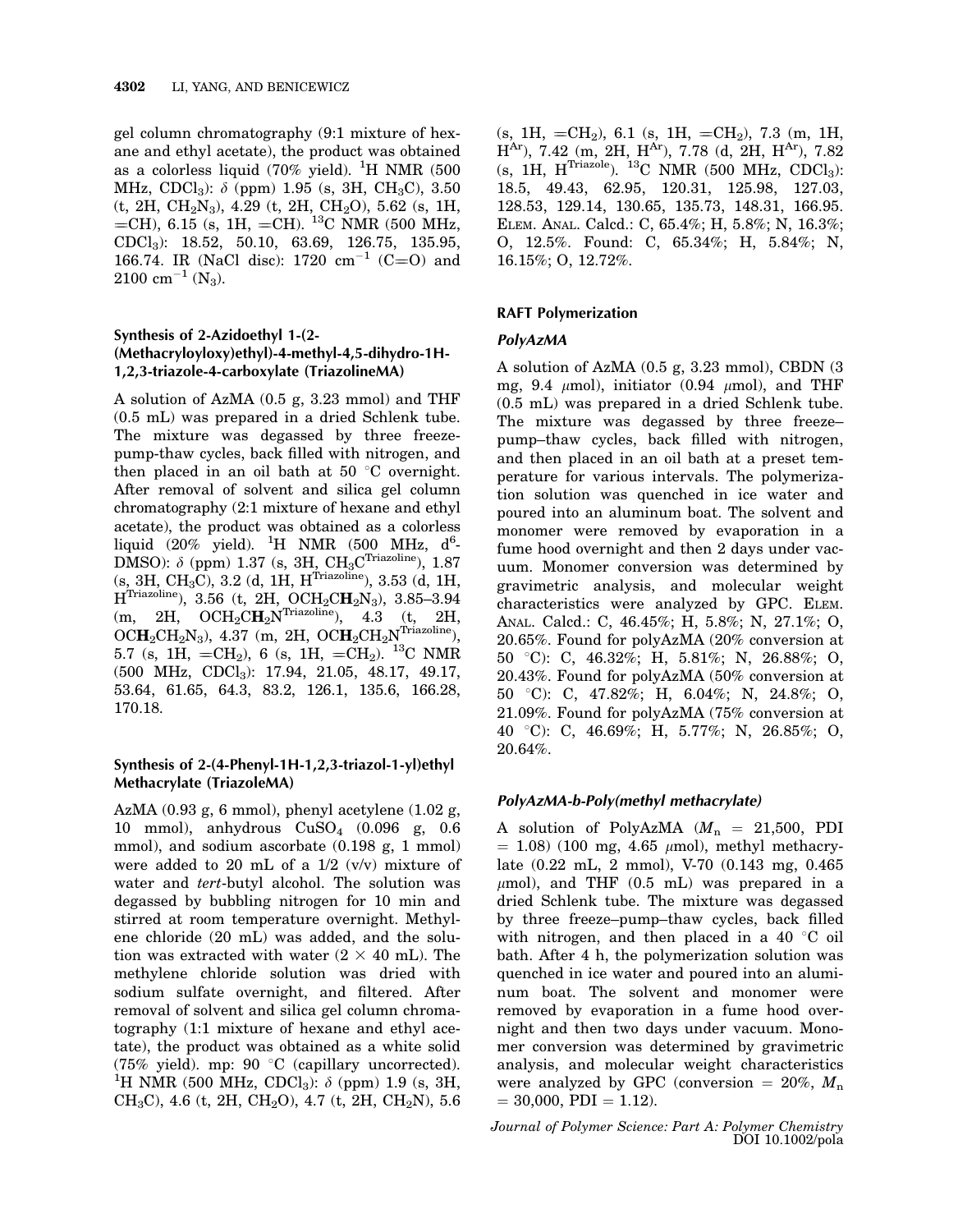

Scheme 1. Synthesis of AzMA.

### PolyTriazoleMA

A solution of TriazoleMA  $(0.2 \text{ g}, 780 \mu \text{mol})$ , CBDN (1.5 mg, 4.7  $\mu$ mol), AIBN (0.25 mg, 1.5  $\mu$ mol), and 1 mL DMSO was prepared in a dried Schlenk tube. The mixture was degassed by three freeze–pump–thaw cycles, back filled with nitrogen, and then placed in a  $70 \degree C$  oil bath for 7 h. The polymer solution was precipitated into methanol, filtered, washed with methanol (2  $\times$  10 mL), and dried under vacuum. The product was obtained as a pink solid (0.1 g, 50% yield). GPC:  $M_n = 27,000$ , PDI = 1.15.

## Click Chemistry on PolyAzMA

PolyAzMA ( $M_n = 14,633$ , PDI = 1.09) (50 mg, 1 equiv. of  $-N_3$ ), phenyl acetylene (1.1 equiv.), and CuI (0.1 equiv.) were added to DMSO (3 mL). The solution was degassed by bubbling nitrogen for 10 min and stirred at room temperature overnight. To remove the remaining copper after reaction, methylene chloride (20 mL) was added, and the solution was extracted with ammonium hydroxide (30% solution in water) ( $2 \times 20$  mL) and then water  $(3 \times 20 \text{ mL})$ . The methylene chloride solution was dried with sodium sulfate overnight, and filtered. After the removal of the solvent under vacuum, the crude product was dissolved in DMSO and then precipitated from diethyl ether twice. The product was obtained as a pink solid (45 mg,  $54\%$  yield). GPC:  $M_n$  $= 12,451,$  PDI  $= 1.15$ . Copper analysis by Inductively Coupled Plasma Mass Spectrometry (ICP-MS): 32.35 ppm.

### RESULTS AND DISCUSSION

#### RAFT Polymerization of AzMA

AzMA monomer was prepared by DCC/DMAP mediated coupling of methacrylic acid and 2-azidoethanol which gave the product in good yield

Journal of Polymer Science: Part A: Polymer Chemistry DOI 10.1002/pola

under mild reaction conditions (Scheme 1). Considering the instability of the azide monomer at elevated temperatures, the polymerization was first conducted at the relatively low temperature of 50 $\degree$ C in the presence of AIBN. CBDN was chosen as the chain transfer reagent (CTA), which has been demonstrated to be very effective for the controlled polymerization of various monomers including methyl methacrylate.<sup>43</sup> Organic azides have been widely used for crosslinking because azido groups can easily decompose under thermal or photochemical conditions to nitrogen gas and reactive nitrenes that undergo insertion reactions.45–48 Azides can also cycloadd to methacrylate derivatives to give triazolines, which are usually thermally unstable and decompose to aziridines or other products.49,50 In this work, if the azido groups on the side chains of PolyAzMA are unstable at the  $50^{\circ}$ C polymerization conditions, they may either decompose to nitrenes or react with AzMA monomers via cycloaddition, which can cause the coupling or branching of polymer chains. Figure 1(a) shows the GPC traces recorded at 20 and 50% conversions for the polymerization of AzMA at 50  $\degree$ C. Although the polydispersity was 1.17 at 20% monomer conversion, a high molecular weight shoulder was observed at 50% monomer conversion, suggesting the coupling or branching of polymer chains. Comparison of the <sup>1</sup>H NMR spectrum of polyAzMA obtained at



Figure 1. GPC traces for the RAFT polymerization of AzMA with (a)  $[AzMA]:[CPDN]:[AIBN] = 344:1:0.1$ , 50 °C; (b) [AzMA]:[CPDN]:[V-70] = 344:1:0.1, 40 °C; and (c) [AzMA]:[CPDN]:[V-70] = 344:1:0.1, 30 °C.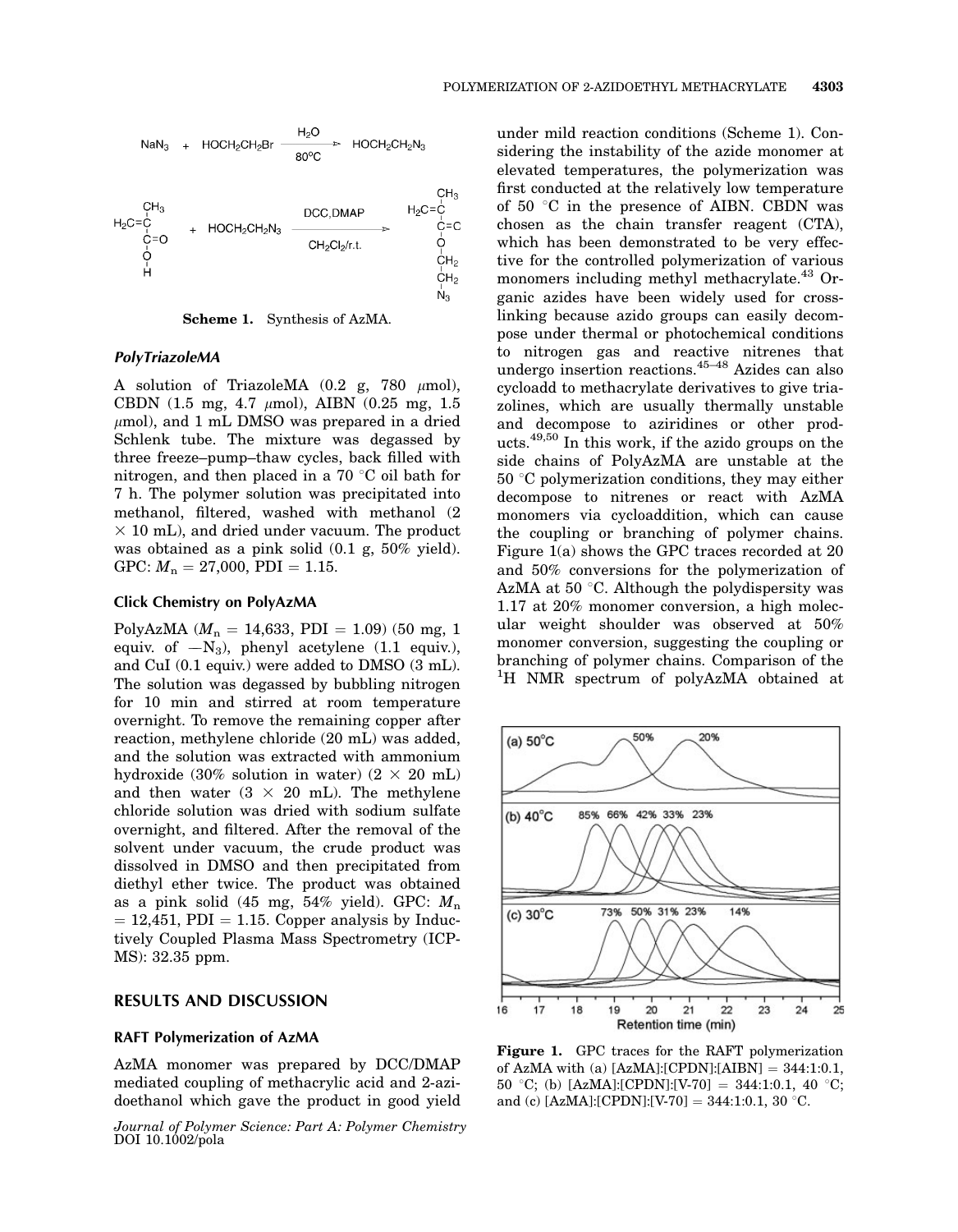

Figure 2.  ${}^{1}$ H NMR spectra of (a) TriazolineMA and polyAzMAs prepared by the RAFT polymerization at 50 °C; (b) conversion  $= 50\%$  and (c) conversion  $= 20\%$ .

50% monomer conversion to that of 20% monomer conversion, as shown in Figure 2(b,c), shows several strong proton signals observed at 1.37, 3.2, and 4.37 ppm, suggesting substantial side reactions. To identify the possible side reactions, a control reaction was set up at 50  $\degree$ C without the addition of radical initiator and RAFT agent. After 20 h, a triazoline formed from the cycloaddition of two AzMA monomers was successfully isolated with 20% yield. By comparing the <sup>1</sup>H NMR spectrum of TriazolineMA and that of polyAzMA obtained at 50% monomer conversion, as shown in Figure 2(a,b), it was concluded that the side reactions at 50  $\degree$ C polymerization of AzMA could be ascribed to either the copolymerization of newly formed TriazolineMA and AzMA or the cycloaddition between the side-chain azido groups of poly-AzMA and AzMA monomer. The results of elemental analyses also showed an obvious decrease of N/C ratio for the polyAzMA prepared at 50 $\degree$ C with the increase of monomer conversion from 20 to 50%, further suggesting decomposition of either the azido groups or newly formed triazolines accompanied by nitrogen elimination, which may cause the coupling of polymer chains. Actually, crosslinked products were obtained with the further increase in monomer conversion (>60%). In a similar report of using ATRP to prepare poly(2-azidopropyl methacrylate) at 50 $\degree$ C, an obvious increase of PDI was also observed at higher monomer conversion, which was attributed to the potential side reactions involved azide moieties.<sup>38</sup> Since

the controlled radical copolymerizations of azide monomers with methyl acrylate, styrene, and methyl methacrylate have been achieved at 0  $^{\circ}{\rm C}$ under  $\gamma$ -ray irradiation,<sup>51,52</sup> temperature may play a key role in the success of applying the RAFT technique to the polymerization of azide monomers. To test this hypothesis for the RAFT polymerization of AzMA, polymerizations were also conducted at 40 and 30  $\degree$ C. Considering the long half-life of AIBN below 50  $\degree$ C, V-70 was used as the initiator to shorten the induction time of the polymerization. Figure 1(b,c) shows the GPC traces for the polymerizations conducted at 40 and 30  $\degree$ C, respectively. Compared with the results at 50 $\degree$ C the GPC traces for the polymerizations at 40 and 30  $\degree$ C were observed to be narrow and unimodal at low-to-high conversions. Additionally, the NMR spectra of polyAzMA prepared at 40 and 30  $\degree$ C at high conversions were similar to that shown in Figure 2(c), with mini-



Figure 3. (a) Kinetic plots and (b) dependence of the molecular weight and polydispersity on the conversion for the RAFT polymerization of AzMA  $([AzMA]: [CPDN]: [V-70] = 344:1:0.1):$  (squares) 40 °C and (triangles) 30 $\degree$ C.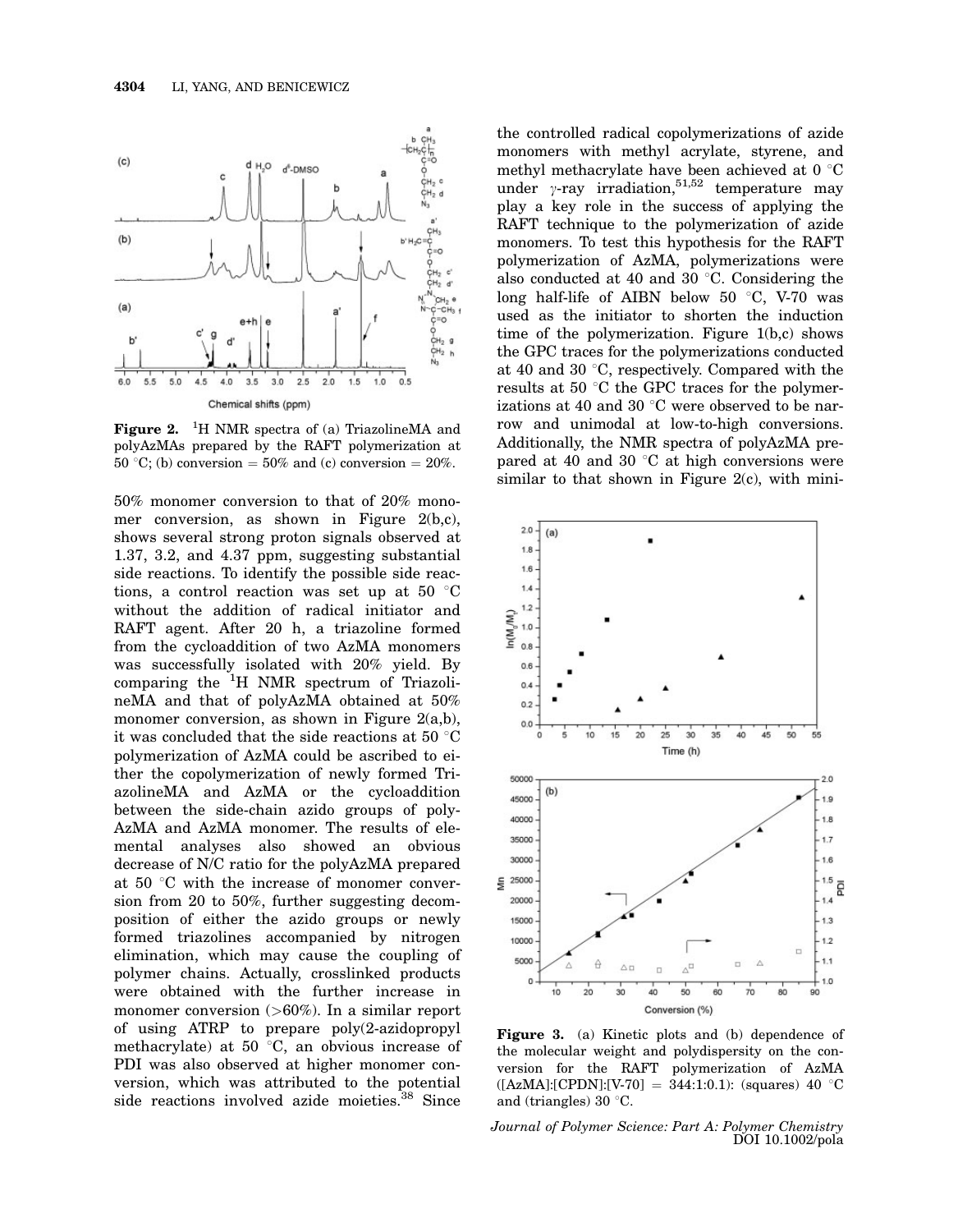

**Figure 4.** GPC traces for (solid line) polyAzMA  $(M_n)$  $= 21,500$ ; PDI  $= 1.08$ ) and (dase line) polyAzMA-bpoly(methyl methacrylate) ( $M_n = 30,000$ ; PDI = 1.12).

mal extra signals attributed to side reactions. The pseudo-first-order kinetic plots for the polymerization of AzMA at 40 and 30  $\degree$ C are shown in Figure 3(a). A linear relationship between  $ln([M]_0/[M_t])$  (where  $[M]_0$  is the initial monomer concentration and  $[M_t]$  is the monomer concentration at time  $t$ ) and polymerization time was observed indicating a constant radical concentration throughout the polymerization. It was noted that the polymerization at 30  $\degree$ C had a very long induction period, which is probably due to the fact that the V-70 initiator has a much longer half-life ( $\sim$  10 h) at 30 °C compared to its  $\sim$  2 h half-life at 40  $\degree$ C. Excellent control over the polymer chain growth was demonstrated by the linear increase in Mn with monomer conversion as shown in Figure 3(b), and the measured molecular weight had a close agreement with the theoretical molecular weight (represented by the solid line in Fig. 3). It is worth noting that the polydispersity index (Mw/Mn) remained less than 1.1 below 75% conversion and was still 1.15 even at the highest monomer conversion (85%) tested in this study, indicating that the azido group on the AzMA is stable under the RAFT conditions at both 40 and 30 °C. In addition to the 344:1 ratio of monomer to CTA, a higher ratio (600:1) was also studied at 40 $\degree$ C, which still gave predictable molecular weights and narrow polydispersities  $(M_n = 17,000, \text{ PDI} = 1.08 \text{ at } 20\% \text{ conversion}; M_n$  $= 50,000,$  PDI  $= 1.13$  at 60% conversion). Elemental analysis performed on samples polymerized at 40  $\degree$ C and 75% conversion showed excellent agreement with calculated values, supporting the earlier discussion of azide or triazoline decomposition at 50  $\degree$ C that led to complicated side reactions and crosslinking.

Journal of Polymer Science: Part A: Polymer Chemistry DOI 10.1002/pola

The RAFT technique has particular utility in the preparation of controlled-architecture copolymers. A polymer chain bearing a dithioester end group can be considered a macro-CTA capable of reactivation to produce block copolymers in the presence of a second monomer. Herein, an isolated polyAzMA homopolymer was used as a macro-RAFT agent to prepare a block copolymer with methyl methacrylate. As shown in Figure 4, the obvious shift of the GPC trace and the low polydispersity (PDI  $= 1.12$ ) of the final block copolymer demonstrated the controlled nature of the polymerization and the fidelity of both the side-chain and the end-group functionalities.

### Preparation of Click Functionalized PolyAzMA

The copper-mediated azide-alkyne coupling reaction of the polyAzMA homopolymer and a slight excess of phenyl acetylene was performed in DMSO solvent with 0.1 equiv. of copper iodide as catalyst. After completion of the reaction, we found that the copper was not removed from the reaction system by precipitating in methanol, ether, or water. This might be due to the strong coordination between the copper ions and triazoles formed along the polyAzMA backbone, and the resulting white solid had very poor solubility in common organic solvents and could only be dissolved in a few highly polar solvents such as DMSO and DMF. The copper was removed by washing with aqueous ammonium hydroxide, and the resulting pink solid showed good solubility in organic solvents such as THF, CH2Cl2 and CHCl3. The copper content determined by ICP-MS decreased from 2.92% to approximately 32 ppm after extraction with aqueous ammonium hydroxide.

To evaluate the efficiency of the click process as a tool to postfunctionalize polyAzMA, a prefunctionalization approach was designed to prepare the polymer with the same structure (Scheme 2). AzMA was first reacted with phenyl acetylene by the click coupling reaction to prepare TriazoleMA, which was then polymerized under RAFT conditions to give polyTriazoleMA with well-controlled structure  $(M_n = 27,000,$  $PDI = 1.15$ ). The IR spectra and <sup>1</sup>H NMR spectra of polyAzMA and polyTriazoleMAs prepared by two different routes are shown in Figures 5 and 6, respectively. The prefunctionalized poly-AzMA offered a standard to compare the postfunctionalized polyAzMA. The strong absorption peak at 2100 cm<sup>-1</sup> ascribed to the  $-N_3$  group in the IR spectrum of polyAzMA completely disappeared after the 1,3-cycloadditon with phenyl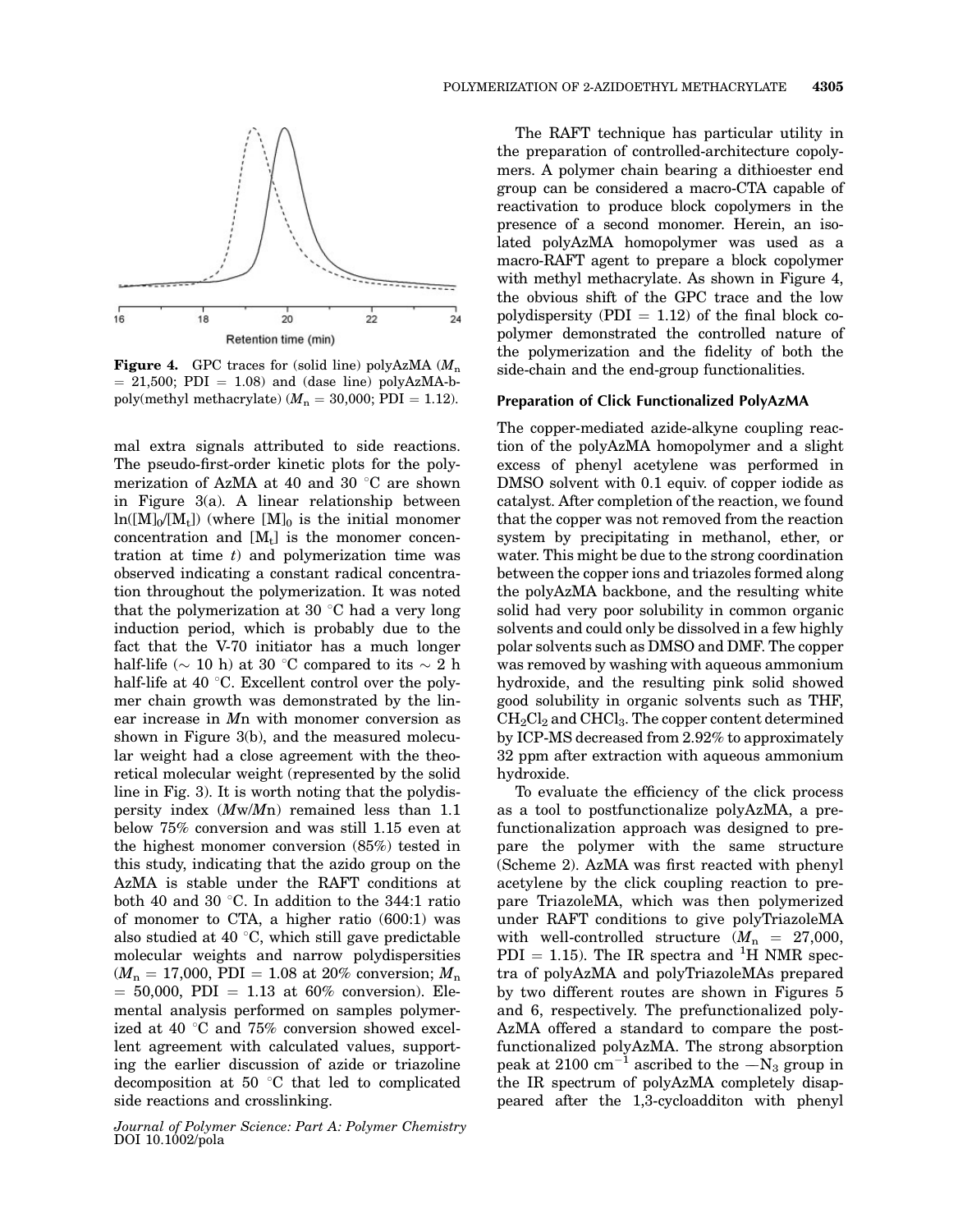

Scheme 2. Preparation of polyAzMA and polyAzMA derivatives by combining RAFT polymerization and click chemistry.



Figure 5. IR spectra of (a) polyAzMA, (b) polyTriazoleMA (postfunctionalization route) and (c) polyTriazoleMA (prefunctionalization route).



Figure 6. <sup>1</sup>H NMR spectra of (a) polyAzMA, (b) polyTriazoleMA (postfunctionalization route) and (c) polyTriazoleMA (prefunctionalization route).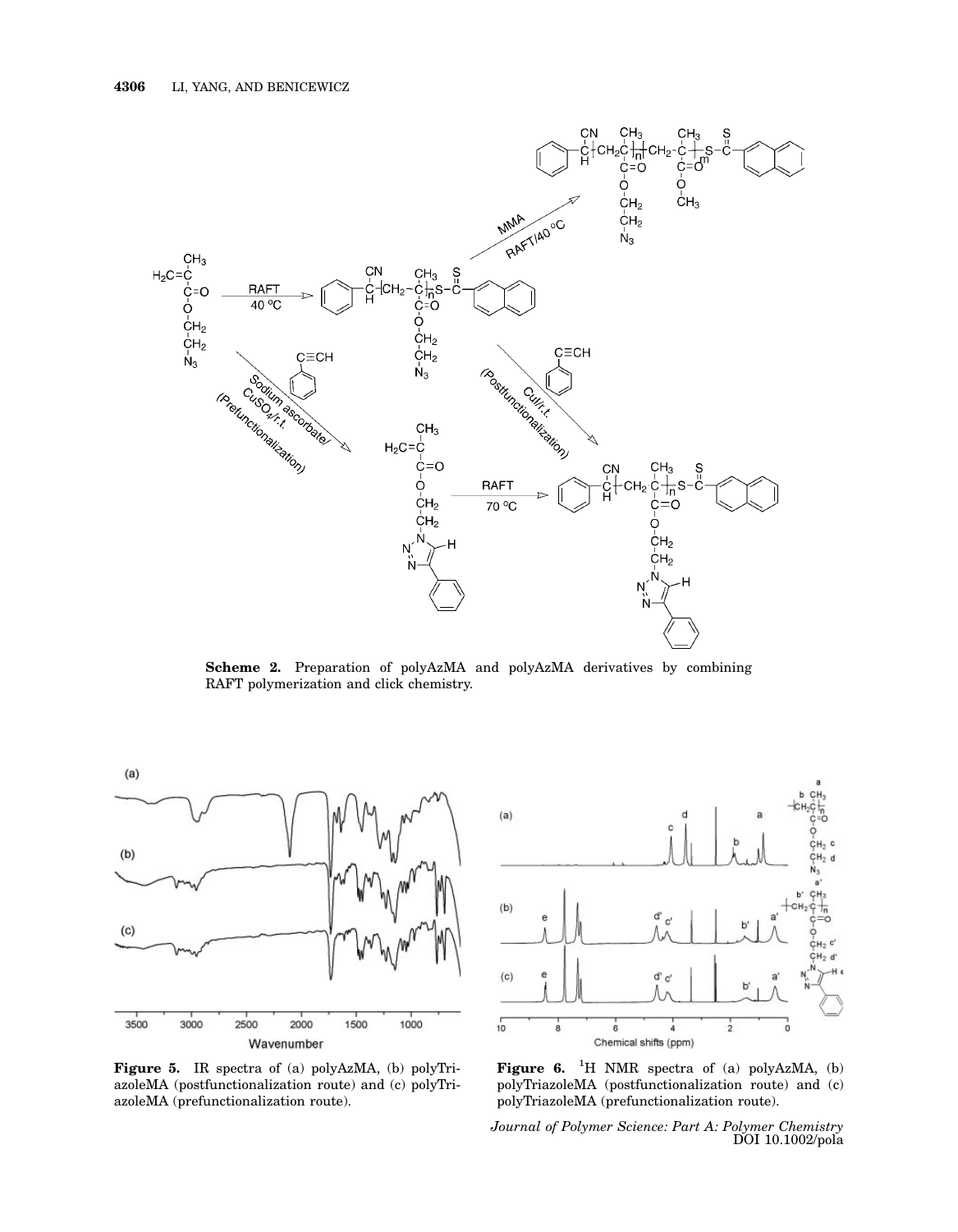

Figure 7. GPC traces for polyTriazoleMAs (dash lines) and their precursory polyAzMAs (solid lines) prepared at  $25\%$  and  $50\%$  conversions for 40 °C polymerizations.

acetylene, indicating the high conversion of the click reaction. Further information can be obtained from  ${}^{1}H$  NMR spectra. The signal (d, 3.5 ppm) from  $-CH<sub>2</sub>N<sub>3</sub>$  protons was shifted quantitatively downfield (d', 4.6 ppm) upon triazole formation. The complete disappearance of the signal at 3.5 ppm and the appearance of a new proton signal originating from the formed triazole ring at 8.5 ppm indicate a complete functionalization of polyAzMA. Furthermore, as shown in Figures  $\overline{5}$  and 6, the IR and <sup>1</sup>H NMR spectra of the polyTriazoleMA from the postfunctionalization route were substantially identical to those of the prefunctionalization route. Additionally, the integration of the signals in the  ${}^{1}$ H NMR spectra for these polymers agreed very well with the values expected from the ratio of protons.

The polyTriazoleMAs prepared from the postfunctionalization of polyAzMAs with two different molecular weights were subjected to GPC analysis (Fig. 7). After the click functionalization, a slight broadening of the molecular weight distribution was observed, which might be due to a small amount of the side-chain azido groups that were also involved in side reactions during the polymerization of AzMA at 40 $\degree$ C. However, this broadening was not enhanced when a poly-AzMA with a higher molecular weight was used as a precursor, and the polydispersity indices of polyTriazoleMAs still remained narrow (PDI  $= 1.1-1.15$ , further confirming that the polyAz-MAs prepared at 40  $\degree$ C polymerization have well defined structure and the azido groups are well maintained. Although an increase in molecular weight is expected upon functionalization, changes in the interactions between the polymer and solvent when the side chains are functional-

Journal of Polymer Science: Part A: Polymer Chemistry DOI 10.1002/pola

ized in the click reaction may cause a decrease in the hydrodynamic volume of the polymer chains in solution. This is the likely reason for the lack of the shift to higher molecular weight region in the GPC curve after funtionalization.

# **CONCLUSIONS**

A ''clickable'' polymer was prepared by the near room temperature RAFT polymerization of AzMA. Initial attempts to conduct the polymerization at  $50 °C$  produced poorly defined products at high monomer conversion due to the involvement of the azido groups in substantial side reactions. The RAFT polymerization of AzMA was successfully achieved at 40 and 30  $\degree$ C with excellent control over the molecular weight and molecular weight distribution at low-to-high conversions. A narrow-polydispersity block copolymer was also prepared from a poly(2-azidoethyl methacrylate) macro-RAFT agent. The postfunctionalization of poly(2-azidoethyl methacrylate) was successfully performed via a copper-catalyzed Huisgen dipolar cycloaddition with phenyl acetylene without causing the significant change of the molecular weight distribution. Complete conversion of the side-chain azide functionalities to triazoles was confirmed by IR and  ${}^{1}H$  NMR analysis. An alternative approach which prefunctionalized the monomer via the click reaction, followed by conventional RAFT polymerization, further confirmed the structure of the polymer. The strategy of combining the RAFT technique with click chemistry described in this work could be applied to prepare a wide range of functional polymers, particularly when the pendant moiety may interfere with the polymerization reaction.

The authors gratefully acknowledge support through the Nanoscale Science and Engineering Initiative of the National Science Foundation under NSF Award Number DMR-0117792.

## REFERENCES AND NOTES

- 1. Kolb, H. C.; Finn, M. G.; Sharpless, K. B. Angew Chem Int Ed Engl 2001, 40 2004–2021.
- 2. Rostovtsev, V. V.; Green, L. G.; Fokin, V. V.; Sharpless, K. B. Angew Chem Int Ed Engl 2002, 41, 2596–2599.
- 3. Tornoe, C. W.; Christensen, C.; Meldal, M. J Org Chem 2002, 67, 3057–3064.
- 4. Bodine, K. D.; Gin, D. Y.; Gin, M. S. Org Lett 2005, 7, 4479–4482.